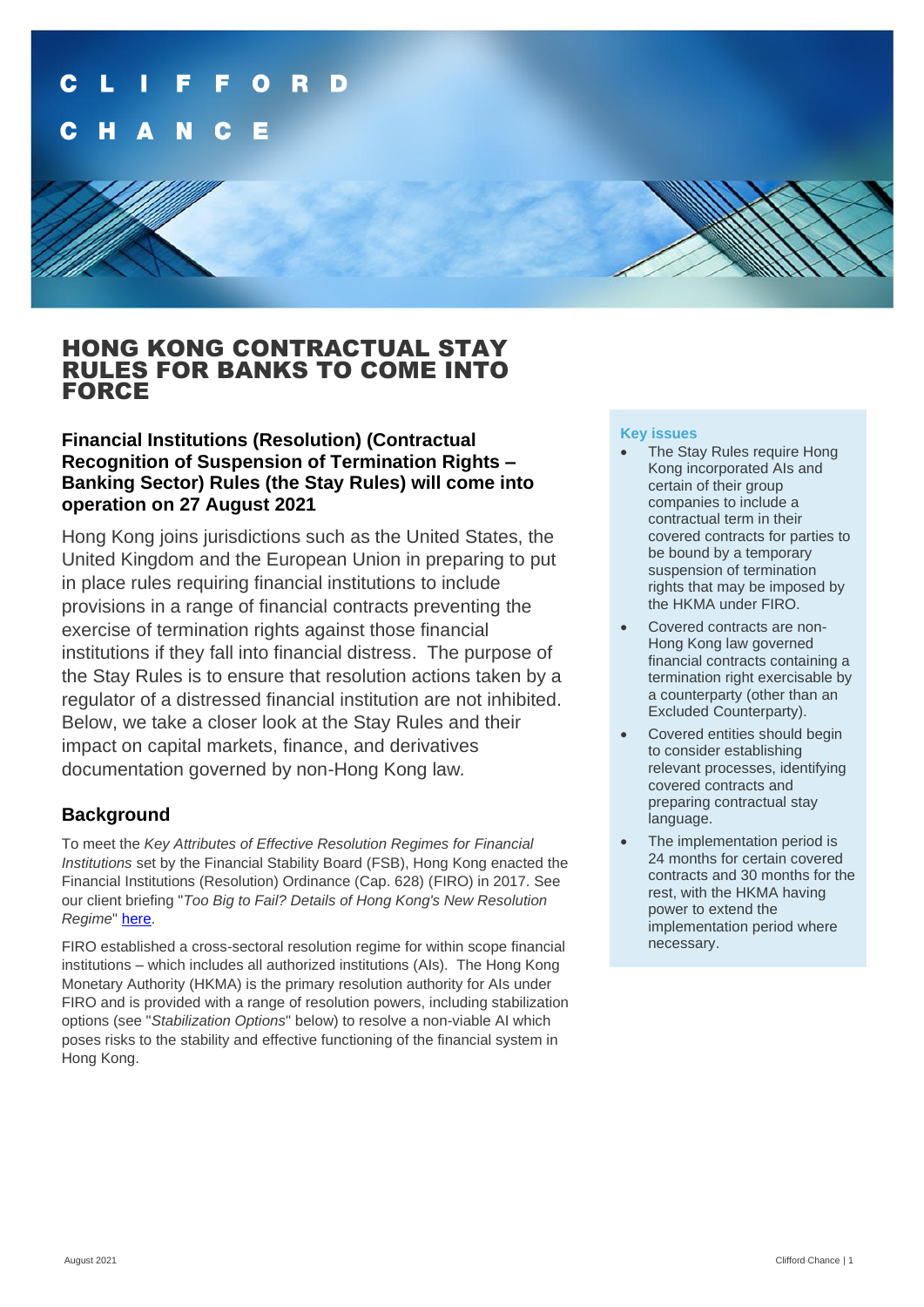#### $\Omega$ R E

## C H A N C E

#### *Stabilization Options*

A full menu of stabilization options (that can be used in any combination) is available to the HKMA under FIRO, including: (i) transfer of the failing AI or some or all of its business to a commercial purchaser; (ii) transfer of some or all of its business to a bridge institution; (iii) transfer to an asset management vehicle; (iv) statutory bail-in - writing down shareholders and certain unsecured creditors; and (v) taking a failing AI into temporary public ownership, as a last resort, with the approval of the Financial Secretary. See Part 5, Division 1 - Stabilization Options of FIRO.

In a resolution of a non-viable AI where one or more stabilization options are used by the HKMA, it is important that the contractual counterparties to the AI cannot terminate and close out their positions solely as a result of the AI's entry into resolution. Disorderly termination of contracts on a mass scale could frustrate resolution actions taken with respect to a non-viable AI, thus causing significant contagion effects to the financial markets and posing wider risks to the stability and effective working of the financial system. Should a termination right of a counterparty to a qualifying contract nevertheless become exercisable, section 90(2) of FIRO allows a resolution authority to temporarily suspend, for up to two business days, the termination right of a counterparty to a qualifying contract, by way a Part 5 instrument. Under FIRO, a Part 5 instrument means a securities transfer instrument, a property transfer instrument or a bail-in instrument.

However, in circumstances where contracts are governed by non-Hong Kong law, it is not always entirely clear whether such non-Hong Kong law would give effect to a suspension of termination rights imposed by the HKMA under section 90(2) of FIRO, unless the law of that jurisdiction expressly recognises the HKMA's resolution actions.

Even if the law of a foreign jurisdiction were to give effect to the suspension imposed under FIRO, there are no assurances that this would happen in a timely manner and so the HKMA's resolution actions could be hindered.

To address the issue of ensuring cross-border effectiveness of suspension of termination rights imposed under local rules or laws with respect to contracts governed by laws of other jurisdictions, the FSB has set out certain principles in its "*Principles for Cross-border Effectiveness of Resolution Actions*" (FSB Principles). The FSB Principles support contractual approaches to giving effect to cross-border resolution actions, which complement and support statutory frameworks.

## **The Stay Rules**

Consistent with the FSB Principles, the HKMA is implementing the Stay Rules to require covered entities to ensure that any covered contracts made, or evidenced in writing contain a term or condition to the effect that the parties (other than a financial market infrastructure, the HKMA, the HKSAR Government and governments and central banks of non-Hong Kong jurisdictions (Excluded Counterparties)) agree in a legally enforceable manner that they will be bound by any suspension of termination rights in relation to the contract that may be imposed by the HKMA under section 90(2) of FIRO.

The Stay Rules apply to newly entered covered contracts or existing covered contracts that are renewed or materially amended.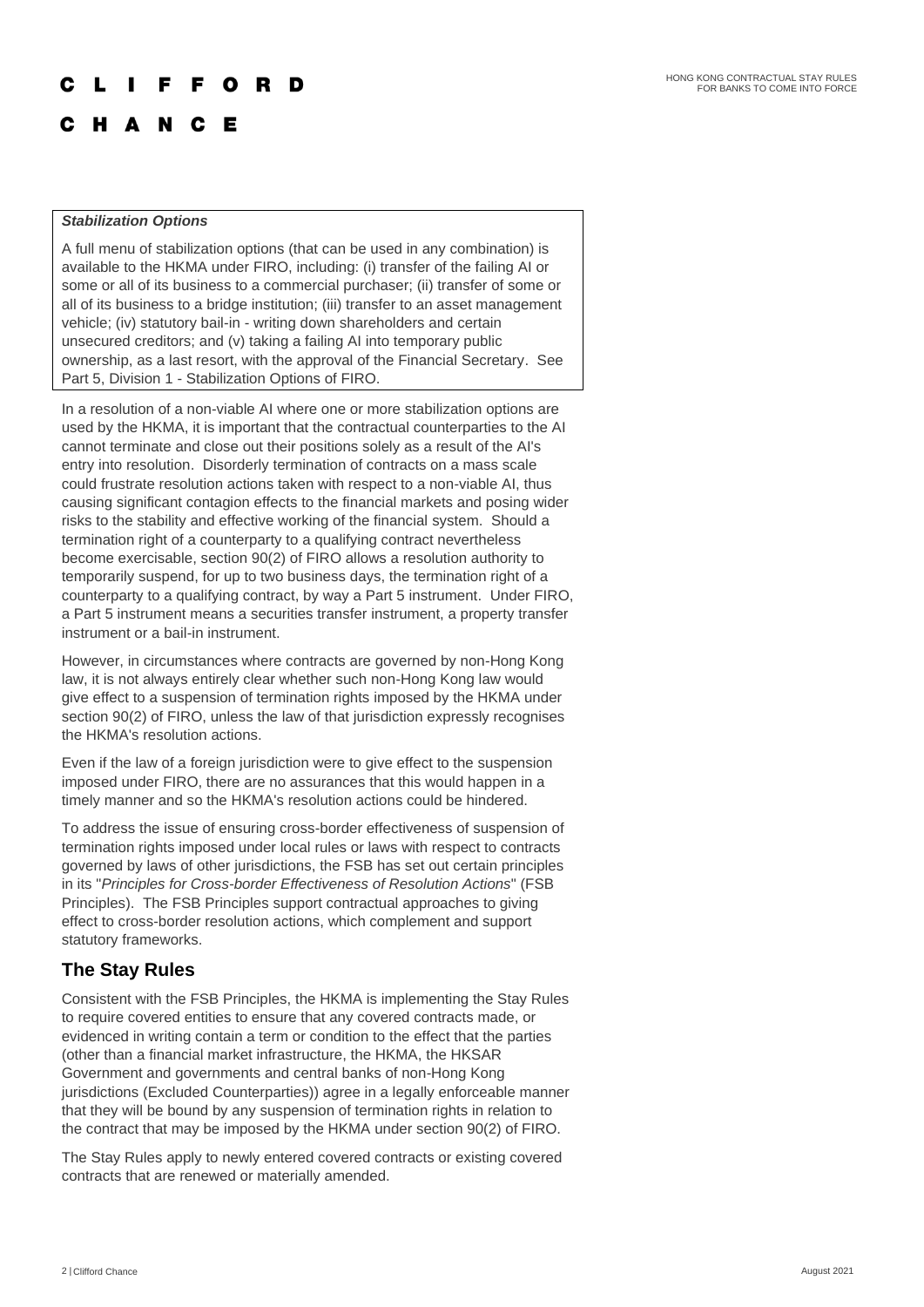# F F O R D

## C H A N C E

### *Draft Code of Practice chapter ST-1 "Resolution Planning – Contractual Recognition of Suspension of Termination Rights"*

The HKMA has opened for industry consultation, until 9 September 2021, the chapter relating to the Stay Rules for its Code of Conduct.

The chapter contains guidance on how the HKMA intends to exercise certain discretionary powers under, and on the operation of certain provisions in, the Stay Rules. There are further details on (a) the obligations of a Related Company (as defined below); (b) covered contracts entered into before the implementation of the Stay Rules; (c) the systems of controls and record keeping required of covered entities; (d) the legal opinions which covered entities might have to produce to the HKMA under the Stay Rules; and (e) what constitutes a financial contract.

## *Who will the Stay Rules apply to?*

The Stay Rules are applicable to any "covered entity", being:

- (a) an AI incorporated in Hong Kong;
- (b) an entity that is a holding company incorporated in Hong Kong of an AI incorporated in Hong Kong, but is not itself an AI (HK Holding Company); or
- (c) a group company of an AI incorporated in Hong Kong, that is not itself an AI incorporated in Hong Kong or an HK holding company (Related Company).

#### *What are covered contracts?*

Under the Stay Rules, a "covered contract" in respect of a covered entity that is an AI incorporated in Hong Kong or an HK Holding Company, is a financial contract which (a) is entered into by the covered entity; (b) is governed by non-Hong Kong law; and (c) contains a termination right exercisable by a counterparty (other than an Excluded Counterparty).

An additional criterion for a covered contract in relation a Related Company is that the contract contains obligation(s) of such entity that are guaranteed or otherwise supported by an AI incorporated in Hong Kong, or an HK Holding Company, that is a member of the same group of companies as that Related Company.

Under the Stay Rules, a "financial contract" is any of the contracts listed below or any combination of these contracts:

- (a) a securities contract;
- (b) a commodities contract;
- (c) a derivatives contract;
- (d) a currency contract;
- (e) a contract of a similar nature to a contract in (a), (b), (c), or (d); or
- (f) a master or other agreement in so far as it relates to a contract in (a), (b), (c), (d), or (e),

but does not include a contract or combination of contracts for short-term interbank borrowing with an original maturity of 3 months or less.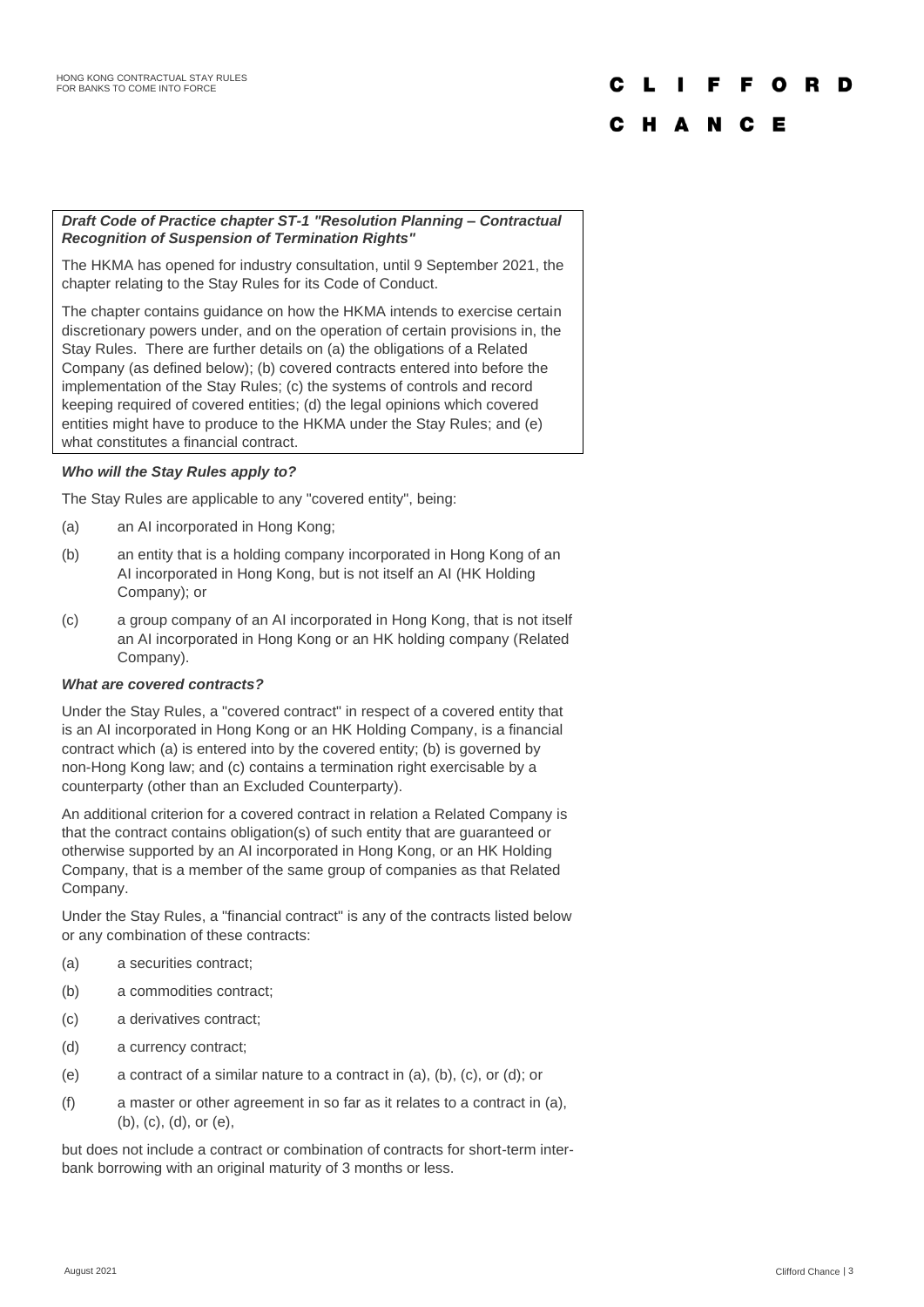#### F F O R

## C H A N C E

#### *"Out of scope" financial contracts*

In the draft Code of Conduct chapter ST-1, the HKMA highlights that a covered entity may have entered into financial contracts that are not contracts subject to the Stay Rules but that nevertheless, to support resolvability, the covered entity should have a clear understanding of any risk of early termination of these "out of scope" financial contracts in resolution. This understanding is important in order for the covered entity to identify whether any "out of scope" financial contract may become a covered contract in the future (as envisaged by the Stay Rules), any significant risk of early termination in relation to such contracts in resolution, and the implications for resolvability and the application of stabilization options to an AI incorporated in Hong Kong or a HK holding company.

The HKMA asks that a covered entity should therefore be able to identify these financial contracts and assess the risk of early termination in resolution in a timely manner.

#### *What is a "Termination Right"?*

Under the Stay Rules, "termination right" has the same meaning as under section 86 of FIRO, which is (a) a right to terminate the contract; (b) a right to accelerate, close out, set off or net obligations, or any similar right that suspends, modifies or extinguishes an obligation of a party to the contract; or (c) a right to prevent an obligation from arising under the contract.

This ensures consistency between termination rights under the Stay Rules and the termination right that could be suspended by the HKMA under section 90(2) of FIRO.

#### *When do AIs have to start including contractual stay provisions?*

The Stay Rules provide for an initial implementation period for covered entities to comply with the requirement of ensuring that a suspension of termination rights provision is contained in covered contracts.

With respect to covered contracts, the counterparties to which are solely (a) an AI; or (b) a FI (which is not an AI) that is a global systemically important bank on the implementation day, the implementation period will be 24 months, and for any other covered contracts, the implementation period will be 30 months.

To facilitate implementation and provide for flexibility as needed, the Stay Rules give the HKMA powers to extend the implementation period for a covered entity to comply with, and to exempt a covered entity from complying with, the requirement to ensure that a suspension of termination rights provision is contained in one or more covered contracts if the HKMA is satisfied that it is prudent to do so.

#### *What are the compliance and enforcement requirements of the Stay Rules?*

The Stay Rules require a covered entity to have adequate systems of control in place to ensure compliance, including the ability to keep sufficient records to demonstrate compliance.

The Stay Rules also give the HKMA discretionary power to require a covered entity to provide a legal opinion that a suspension of termination rights provision contained in a covered contract is legally enforceable.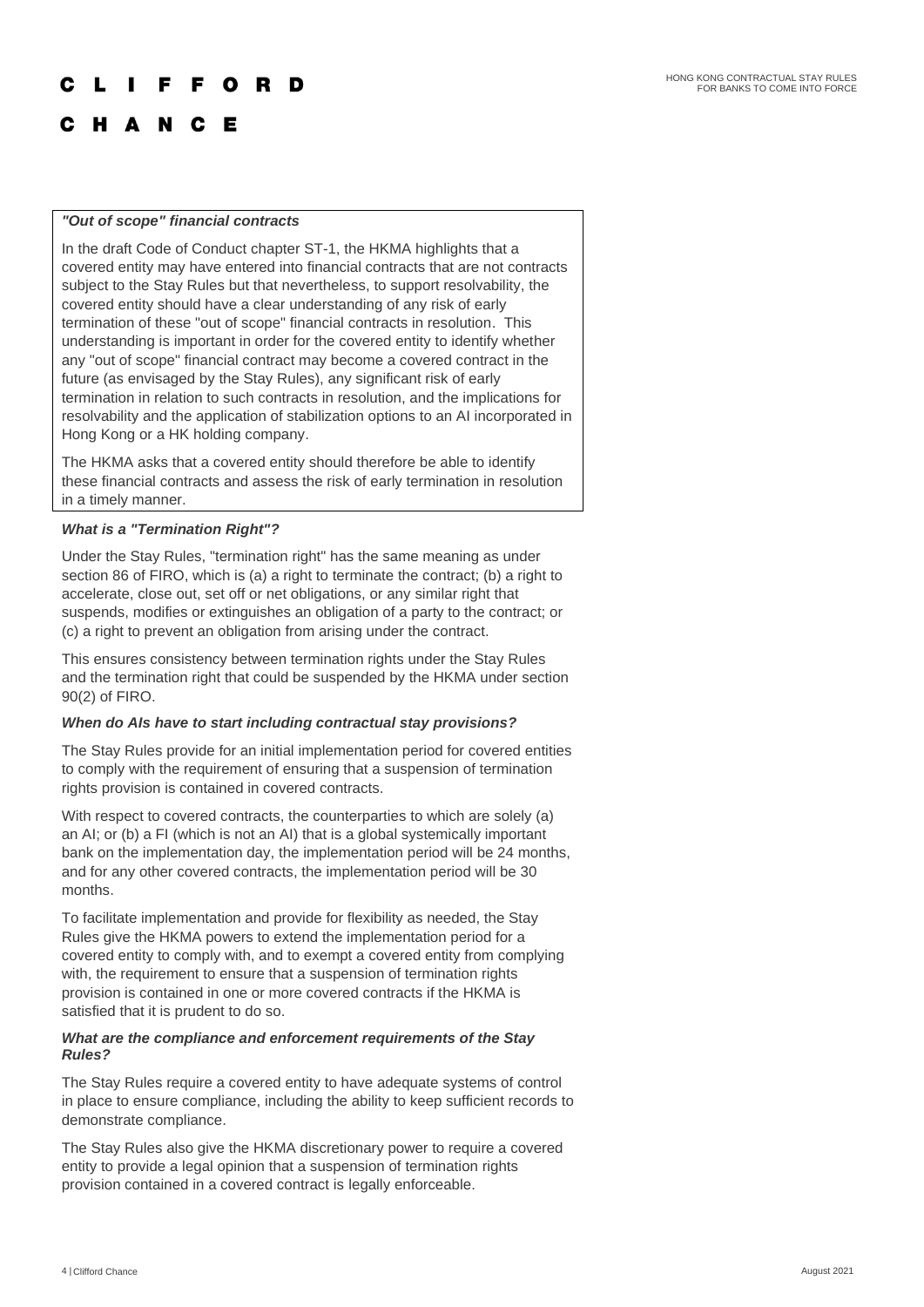# F F O R

## C H A N C E

A covered entity also needs to notify the HKMA as soon as practicable if it has failed to comply with the Stay Rules and the HKMA is empowered to require such covered entity to propose and implement a plan to rectify the failure.

## **Stay Rules Considerations**

## *Capital Markets*

A range of capital markets documentation is expected to fall within the ambit of the Stay Rules. When AIs enter into non-English law-governed bond documents post 27 August 2021, such as subscription agreements, underwriting agreements, placement agreements and dealer manager agreements, they will need to consider carefully if such contracts contain a termination right exercisable by a counterparty and if so, include relevant contractual stay provisions as required under the Stay Rules. For example, in a typical English-law governed subscription agreement for a syndicated trade with an agreement among managers clause in the ICMA form for Asia, such a termination right may arise if the non-defaulting managers have the ability to terminate in circumstances where a manager defaults on its underwriting obligations.

For issuers which are AIs, the range of capital markets documentation that may fall within the ambit of the Stay Rules are wider still and will need to be considered on a case by case basis.

#### *Banking and Finance*

For the Stay Rules to apply, the relevant contract must contain a termination right exercisable by a counterparty, other than an Excluded Counterparty. For banking documentation drafted based on APLMA templates, obligors do not typically have extensive rights against the finance parties. The Stay Rules should be analysed, accordingly, in light of the rights and obligations of the finance parties (unless a covered entity is an obligor) in syndicated loan agreements and intercreditor agreements, in particular.

In view of the way the term "financial contracts" is defined, it is likely that unsecured corporate lending for general corporate or working capital purposes will not fall within the Stay Rules. Structured or "specialist" type financings such as those involving acquisition of shares or bonds, or other securities, or margin financings (the term used in the Stay Rules for these is securities contracts) and commodities financing (the term used in the Stay Rules for these is commodities contracts) would appear to fall within the Stay Rules. For those transactions which appear to fall within the Stay Rules, one will need to consider further whether the rights which a counterparty has against a covered entity constitute a Termination Right (as defined). These could in the context of banking documentation where the covered entity is a finance party, capture, among other things, rights of set off, netting rights and rights against a defaulting finance party.

The definition of "finance contracts" also has a catch all category described as "master or other agreements" in so far as they relate to the other contracts specified listed in that same definition. This would mean that financing transactions or arrangements (including intercreditor agreements) relating to those other specific contracts, for example derivatives contracts or foreign exchange contracts, will also need to be analysed for Stay Rules purposes.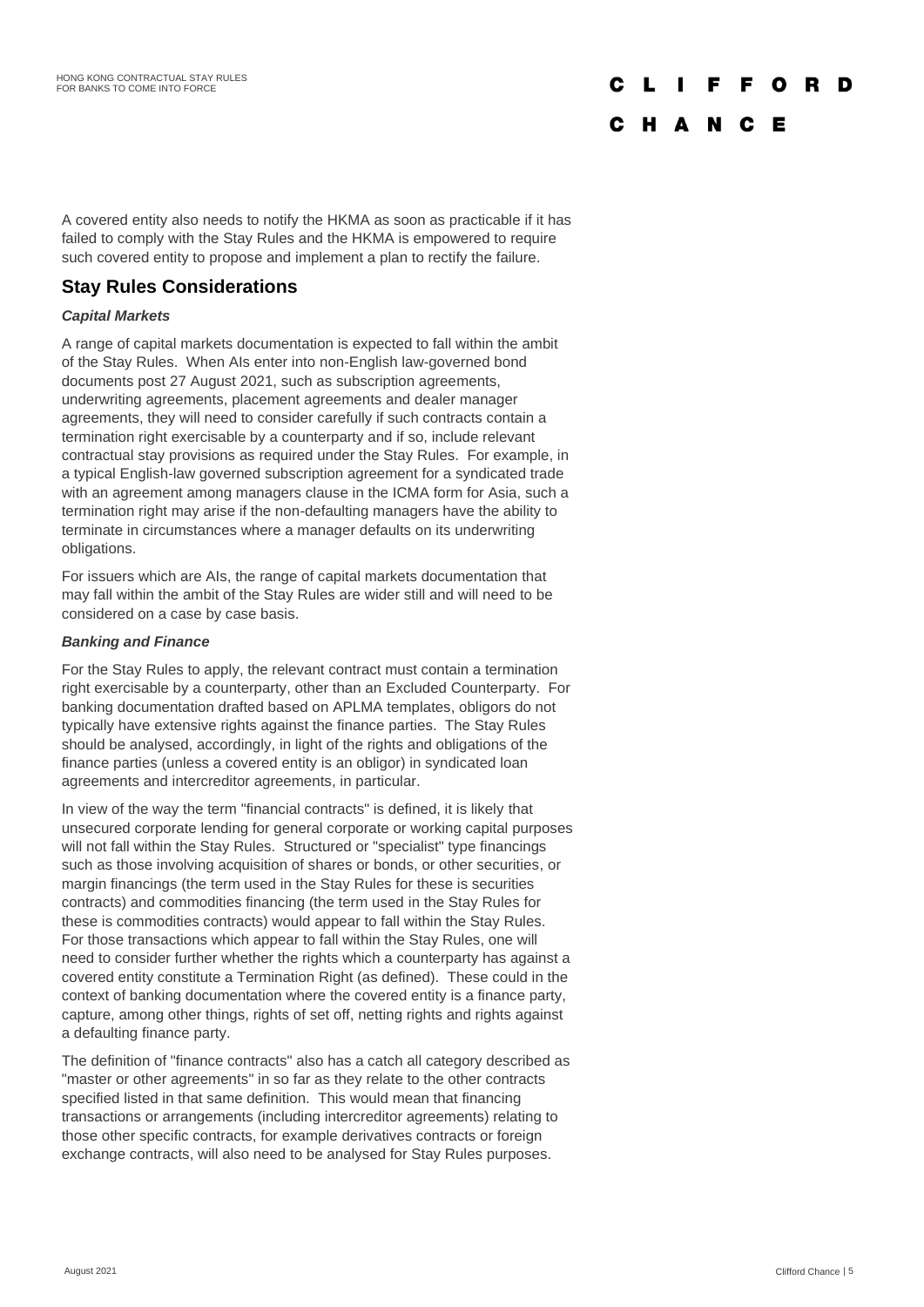## **IFFORD**

## C H A N C E

### *Derivatives*

The Stay Rules will apply to "financial contracts"; these encompass a broad range of derivatives and financial markets related contracts, including:

- (a) "derivatives contracts", being financial instruments whose value is determined by reference to the price or value of an underlying asset, financial instrument, index, rate or thing of any kind. This will cover most contracts relating to derivatives transactions including, without limitation, forwards, futures, options and swaps;
- (b) "securities contracts" and "commodities contracts", which will include (i) contracts for the purchase, sale or loan of securities or commodities or a group or index of securities or commodities and (ii) repos and reverse repos relating to securities or commodities or a group or index of securities or commodities;
- (c) contracts for the purchase sale or delivery of Hong Kong currency and any other currency; and
- (d) master or other agreements relating to the above types of contract.

It is worth noting that a "financial market infrastructure" (as defined in FIRO) is an Excluded Counterparty under the Stay Rules. It therefore follows that, for example, centrally cleared derivatives transactions will generally not be subject to the Stay Rules if they are entered into with a "financial market infrastructure" (as defined in FIRO).

## **Conclusion**

With the Stay Rules becoming effective on 27 August 2021, AIs should immediately consider how to implement systematically the requirements under the Stay Rules. This might require a detailed examination of the AI's compliance systems to ensure that the requisite covered contracts are identified and the relevant contractual stay language prepared.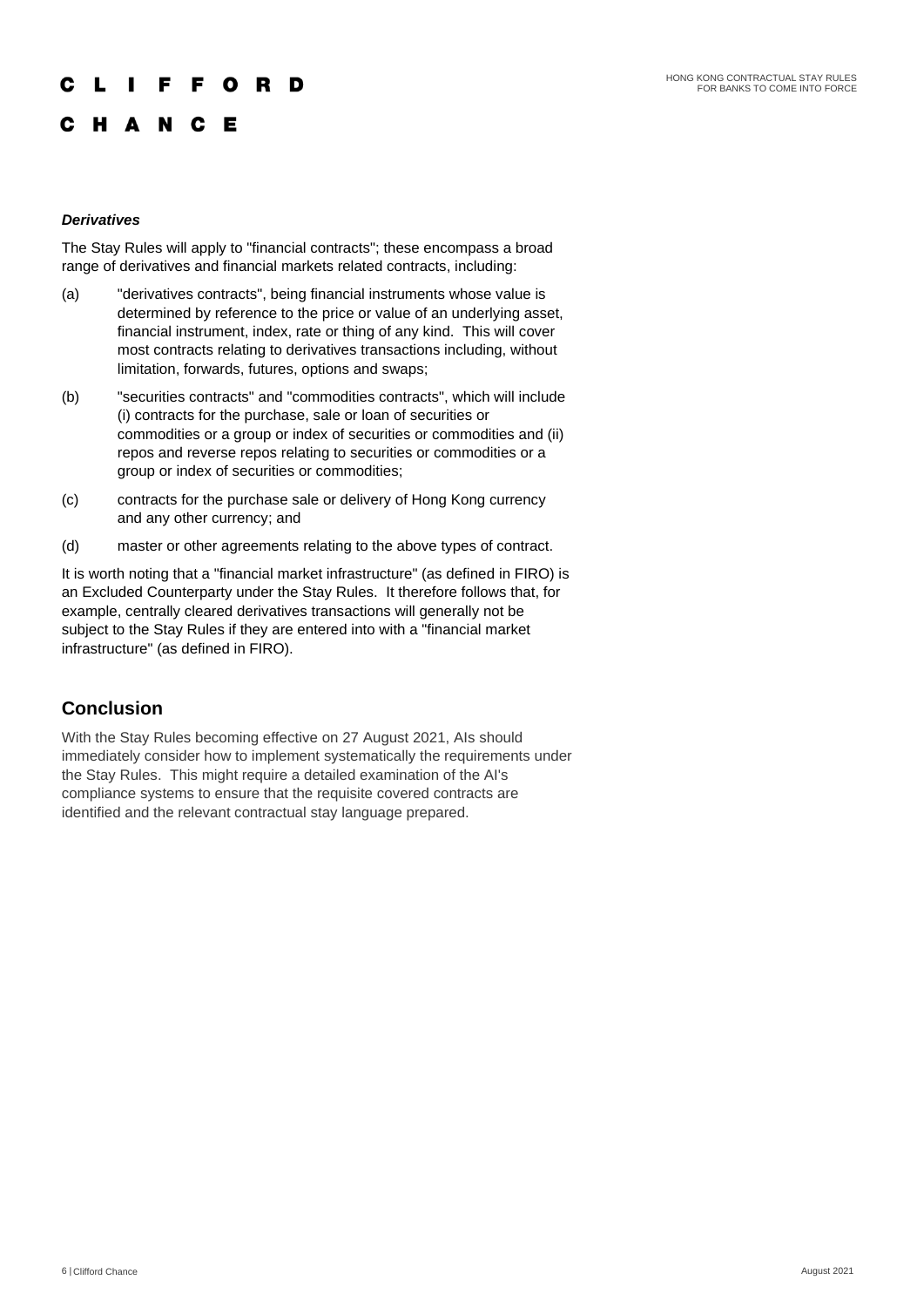#### **FFORD** C п L C H A N C E

# **CONTACTS**

**Global Financial Markets – Debt Capital Markets**



**Connie Heng** Regional Managing Partner, Asia Pacific

**T** +852 2826 2457 **E** connie.heng @cliffordchance.com



**Matt Fairclough** Partner

**T** + 44 207006 1717 **E** matt.fairclough @cliffordchance.com



**Angela Chan** Partner

**T** + 852 2825 8891 **E** angela.chan @cliffordchance.com



**David Tsai** Partner

**T** + +852 2826 2466 **E** david.tsai @cliffordchance.com



**Mark Chan** Partner

**T** + 852 2826 3424 **E** mark.chan @cliffordchance.com



**Malini Budhwani** Professional Support Lawyer (PSL)

**T** + 852 2826 2483 **E** malini.budhwani @cliffordchance.com

## **Global Financial Markets – Loans, Derivatives and Structured Finance**



**Francis Edwards** Partner

**T** + 852 2826 3453 **E** francis.edwards @cliffordchance.com



**Terry Yang** Partner **T** + 852 2825 8863

**E** terry.yang @cliffordchance.com



**Dauwood Malik** Managing Partner, Hong Kong

**T** +852 2826 3485 **E** dauwood.malik @cliffordchance.com